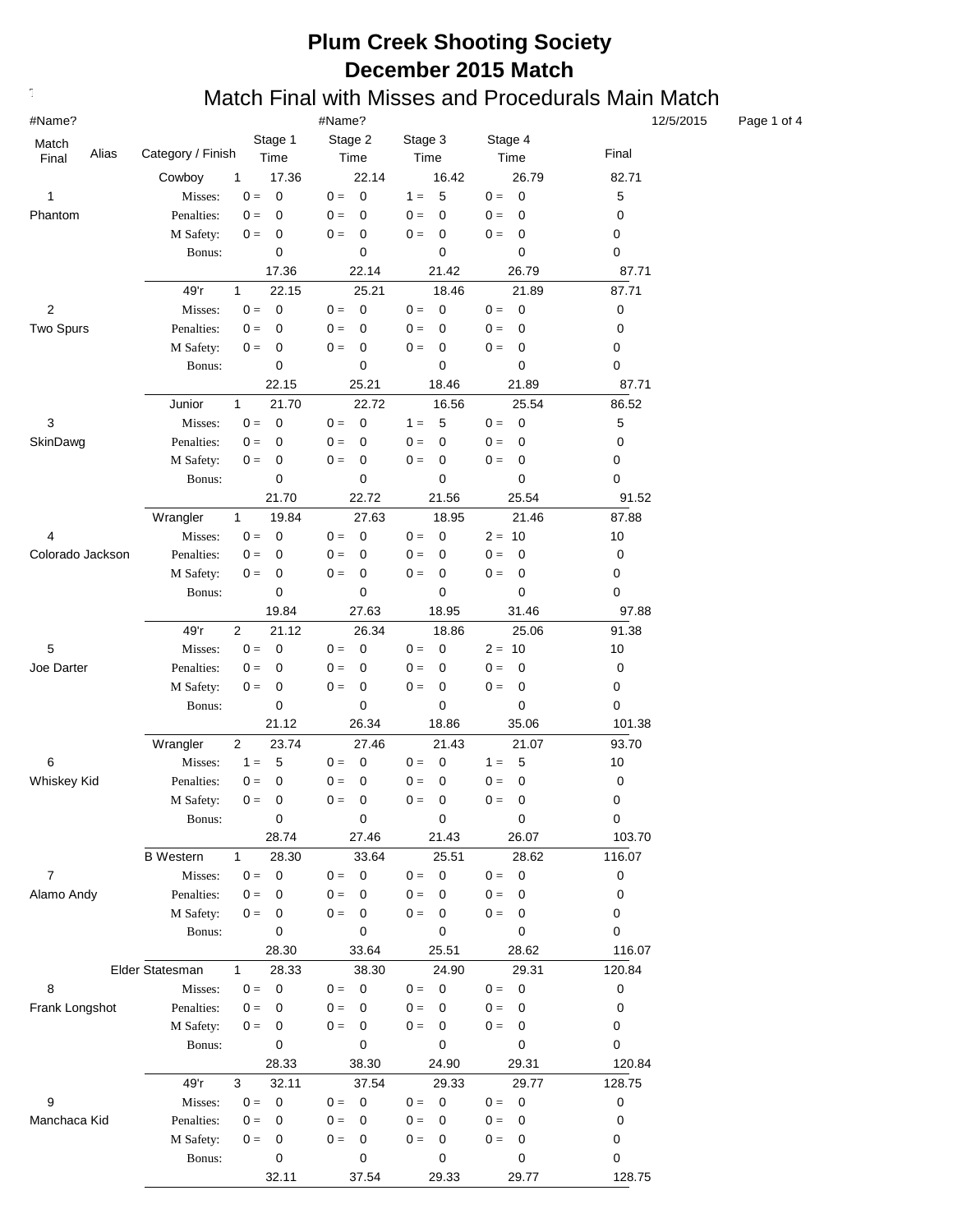#### **Text376: Match Final with Misses and Procedurals Main Match**

| #Name?<br>#Name?<br>12/5/2015 |                              |                                       |                                             |                               |                                  |             |  |
|-------------------------------|------------------------------|---------------------------------------|---------------------------------------------|-------------------------------|----------------------------------|-------------|--|
| Match                         |                              | Stage 1                               | Stage 2                                     | Stage 3                       | Stage 4                          |             |  |
| Alias<br>Final                | Category / Finish            | Time                                  | Time                                        | Time                          | Time                             | Final       |  |
|                               | Ladies 49'r                  | 30.00<br>$\mathbf{1}$                 | 42.68                                       | 28.64                         | 44.08                            | 145.40      |  |
| 10                            | Misses:                      | $0 =$<br>$\mathbf 0$                  | 5<br>$1 =$                                  | $\mathbf 0$<br>$0 =$          | $0 =$<br>$\mathbf 0$             | $\mathbf 5$ |  |
| Bellekaye                     | Penalties:                   | $0 =$<br>$\mathbf 0$                  | $0 =$<br>$\mathbf 0$                        | $\Omega$<br>$0 =$             | $0 =$<br>0                       | 0           |  |
|                               | M Safety:                    | $0 =$<br>0                            | $\mathbf 0$<br>$0 =$                        | $\mathbf 0$<br>$0 =$          | $0 =$<br>0                       | 0           |  |
|                               | Bonus:                       | 0                                     | $\pmb{0}$                                   | 0                             | $\mathbf 0$                      | 0           |  |
|                               |                              | 30.00                                 | 47.68                                       | 28.64                         | 44.08                            | 150.40      |  |
|                               | Senior Gunfighter            | 49.22<br>1                            | 35.05                                       | 30.13                         | 40.64                            | 155.04      |  |
| 11                            | Misses:                      | $0 =$<br>$\mathbf 0$                  | $\mathbf 0$<br>$0 =$                        | $\mathbf 0$<br>$0 =$          | $\mathbf 0$<br>$0 =$             | 0           |  |
| Shotgun Jim                   | Penalties:                   | $0 =$<br>0                            | $0 =$<br>0                                  | $0 =$<br>0                    | $0 =$<br>$\mathbf 0$             | 0           |  |
|                               | M Safety:                    | $0 =$<br>0                            | $0 =$<br>0                                  | $0 =$<br>0                    | $0 =$<br>$\mathbf 0$             | 0           |  |
|                               | Bonus:                       | 0                                     | 0                                           | 0                             | 0                                | 0           |  |
|                               |                              | 49.22                                 | 35.05                                       | 30.13                         | 40.64                            | 155.04      |  |
|                               | Senior Gunfighter            | 2<br>31.54                            | 32.35                                       | 44.39                         | 34.55                            | 142.83      |  |
| 12                            | Misses:                      | $1 =$<br>5                            | 5<br>$1 =$                                  | $\mathbf 0$<br>$0 =$          | $2 = 10$                         | 20          |  |
| I Reckon                      | Penalties:                   | $0 =$<br>0                            | $0 =$<br>0                                  | $0 =$<br>$\Omega$             | $0 =$<br>$\mathbf 0$             | 0           |  |
|                               | M Safety:                    | $0 =$<br>0                            | $0 =$<br>0                                  | 0<br>$0 =$                    | $0 =$<br>$\mathbf 0$             | 0           |  |
|                               | Bonus:                       | 0                                     | 0                                           | 0                             | 0                                | 0           |  |
|                               |                              | 36.54                                 | 37.35                                       | 44.39                         | 44.55                            | 162.83      |  |
|                               | 49'r                         | 4<br>31.67                            | 43.25                                       | 24.78                         | 39.44                            | 139.14      |  |
| 13                            | Misses:                      | $1 =$<br>5                            | $\overline{\mathbf{0}}$<br>$0 =$            | $\mathbf 0$<br>$0 =$          | $2 = 10$                         | 15          |  |
| Dodge City Mike               | Penalties:                   | $0 =$<br>0                            | $1 = 10$                                    | $0 =$<br>0                    | $0 =$<br>0                       | 10          |  |
|                               | M Safety:                    | 0<br>$0 =$                            | $0 =$<br>0                                  | 0<br>$0 =$                    | $0 =$<br>0                       | $\pmb{0}$   |  |
|                               | Bonus:                       | 0                                     | 0                                           | 0                             | 0                                | 0           |  |
|                               |                              | 36.67                                 | 53.25                                       | 24.78                         | 49.44                            | 164.14      |  |
|                               | 49'r                         | 5<br>25.93                            | 43.51                                       | 22.21                         | 27.44                            | 119.09      |  |
| 14                            | Misses:                      | 5<br>$1 =$                            | $6 = 30$                                    | $\mathbf 0$<br>$0 =$          | $3 = 15$                         | 50          |  |
| <b>Pedernales Drifter</b>     | Penalties:                   | $0 =$<br>0                            | $0 =$<br>0                                  | $\mathbf 0$<br>$0 =$          | $\mathbf 0$<br>$0 =$             | $\pmb{0}$   |  |
|                               | M Safety:                    | $0 =$<br>0                            | $\mathbf 0$<br>$0 =$                        | $\mathbf 0$<br>$0 =$          | $\mathbf 0$<br>$0 =$             | 0           |  |
|                               | Bonus:                       | 0                                     | 0                                           | 0                             | 0                                | 0           |  |
|                               |                              | 30.93                                 | 73.51                                       | 22.21                         | 42.44                            | 169.09      |  |
|                               | Gunfighter                   | $\mathbf{1}$<br>36.96                 | 62.31                                       | 35.71                         | 38.57                            | 173.55      |  |
| 15                            | Misses:                      | $0 =$<br>0                            | 0<br>$0 =$                                  | 0<br>$0 =$                    | 5<br>$1 =$                       | $\mathbf 5$ |  |
| Culebra Blaze                 |                              |                                       |                                             |                               |                                  |             |  |
|                               | Penalties:                   | $0 =$<br>0                            | $0 =$<br>0                                  | $0 =$<br>0                    | 0<br>$0 =$                       | 0           |  |
|                               | M Safety:                    | $0 =$<br>0<br>$\pmb{0}$               | $0 =$<br>$\mathbf 0$                        | $0 =$<br>0                    | 0<br>$0 =$                       | 0           |  |
|                               | Bonus:                       | 36.96                                 | $\pmb{0}$<br>62.31                          | $\pmb{0}$<br>35.71            | 0<br>43.57                       | 0<br>178.55 |  |
|                               |                              |                                       |                                             |                               |                                  |             |  |
| 16                            | Ladies 49'r                  | $\overline{2}$<br>29.87<br>$1 =$<br>5 | 42.55                                       | 37.32<br>$0 =$<br>$\mathbf 0$ | 34.83                            | 144.57      |  |
| Sunny Spurs                   | Misses:                      | $0 =$<br>$\mathbf 0$                  | $\sqrt{5}$<br>$1 =$<br>$0 =$<br>$\mathbf 0$ | 0                             | $3 = 15$<br>$1 = 10$             | 25          |  |
|                               | Penalties:                   | $0 =$<br>0                            | $0 = 0$                                     | $0 =$<br>$0 =$<br>0           | $0 =$<br>$\overline{\mathbf{0}}$ | 10<br>0     |  |
|                               | M Safety:<br>Bonus:          | 0                                     | $\pmb{0}$                                   | 0                             | $\mathbf 0$                      | 0           |  |
|                               |                              | 34.87                                 | 47.55                                       | 37.32                         | 59.83                            | 179.57      |  |
|                               |                              |                                       |                                             | 32.73                         | 40.16                            | 160.47      |  |
| 17                            | Senior Gunfighter<br>Misses: | 42.01<br>3<br>$0 =$<br>$\mathbf 0$    | 45.57<br>$1 = 5$                            | $2 = 10$                      | $2 = 10$                         | 25          |  |
| Letsdoit                      |                              | $0 =$<br>0                            |                                             | $0 =$<br>0                    | $0 =$<br>$\mathbf 0$             |             |  |
|                               | Penalties:                   | $0 =$<br>0                            | $1 = 10$<br>$0 = 0$                         | $0 =$<br>0                    | $0 =$<br>0                       | 10<br>0     |  |
|                               | M Safety:<br>Bonus:          | $\mathbf 0$                           | $\mathbf 0$                                 | 0                             | $\mathbf 0$                      | 0           |  |
|                               |                              | 42.01                                 | 60.57                                       | 42.73                         | 50.16                            | 195.47      |  |
|                               |                              |                                       |                                             |                               |                                  |             |  |
|                               | 49'r                         | 6<br>38.10                            | 52.38                                       | 38.32                         | 49.80                            | 178.60      |  |
| 18                            | Misses:                      | $0 =$<br>$\mathbf 0$                  | $2 = 10$                                    | $1 =$<br>5                    | $3 = 15$                         | 30          |  |
| <b>Tumbleweed Tex</b>         | Penalties:                   | $0 =$<br>0                            | $\mathbf{0} =$<br>$\mathbf 0$               | $0 =$<br>0                    | $1 = 10$                         | 10          |  |
|                               | M Safety:                    | $0 =$<br>0                            | $0 =$<br>$\overline{\mathbf{0}}$            | $0 =$<br>0                    | $0 =$<br>$\overline{\mathbf{0}}$ | 0           |  |
|                               | Bonus:                       | 0                                     | 0                                           | 0                             | $\mathbf 0$                      | 0           |  |
|                               |                              | 38.10                                 | 62.38                                       | 43.32                         | 74.80                            | 218.60      |  |

Page 2 of 4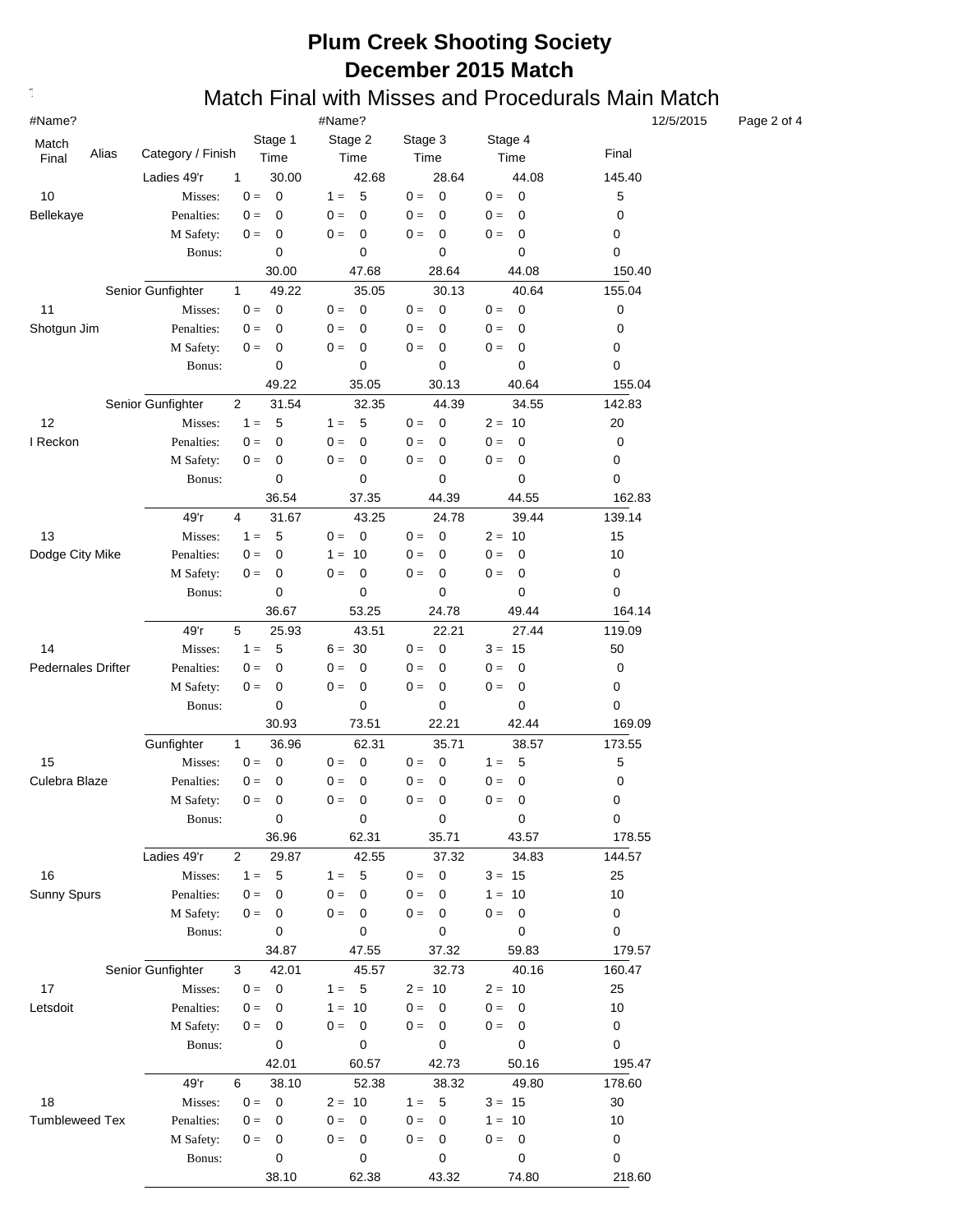#### **Text376: Match Final with Misses and Procedurals Main Match**

| #Name?               |                   |                                                 | #Name?                           | 12/5/2015                |                      |        |
|----------------------|-------------------|-------------------------------------------------|----------------------------------|--------------------------|----------------------|--------|
| Match                |                   | Stage 1                                         | Stage 2                          | Stage 3                  | Stage 4              |        |
| Alias<br>Final       | Category / Finish | Time                                            | Time                             | Time                     | Time                 | Final  |
|                      | Senior Gunfighter | 62.25<br>4                                      | 48.25                            | 38.23                    | 65.96                | 214.69 |
| 19                   | Misses:           | $0 =$<br>0                                      | $2 = 10$                         | 5<br>$1 =$               | 5<br>$1 =$           | 20     |
| Rogue Heeler         | Penalties:        | $0 =$<br>0                                      | $0 =$<br>$\Omega$                | $0 =$<br>$\Omega$        | $0 =$<br>0           | 0      |
|                      | M Safety:         | $0 =$<br>0                                      | 0<br>$0 =$                       | 0<br>$0 =$               | 0<br>$0 =$           | 0      |
|                      | Bonus:            | 0                                               | 0                                | 0                        | 0                    | 0      |
|                      |                   | 62.25                                           | 58.25                            | 43.23                    | 70.96                | 234.69 |
|                      | Elder Statesman   | 63.41<br>$\overline{2}$                         | 55.58                            | 43.75                    | 52.12                | 214.86 |
| 20                   | Misses:           | $4 = 20$                                        | $\mathbf 0$<br>$0 =$             | $\mathbf 0$<br>$0 =$     | 5<br>$1 =$           | 25     |
| River Ben            | Penalties:        | $0 =$<br>0                                      | 0<br>$0 =$                       | $0 =$<br>0               | 0<br>$0 =$           | 0      |
|                      | M Safety:         | $0 =$<br>0                                      | 0<br>$0 =$                       | 0<br>$0 =$               | $\mathbf 0$<br>$0 =$ | 0      |
|                      | Bonus:            | 0                                               | 0                                | 0                        | 0                    | 0      |
|                      |                   | 83.41                                           | 55.58                            | 43.75                    | 57.12                | 239.86 |
|                      | Elder Statesman   | 45.13<br>3                                      | 60.20                            | 60.87                    | 57.29                | 223.49 |
| 21                   | Misses:           | $4 = 20$                                        | $\mathbf 0$<br>$0 =$             | 0<br>$0 =$               | $-5$<br>$1 =$        | 25     |
| The Texan            | Penalties:        | 0<br>$0 =$                                      | $0 =$<br>0                       | $0 =$<br>0               | $1 = 10$             | 10     |
|                      | M Safety:         | 0<br>$0 =$                                      | 0<br>$0 =$                       | $0 =$<br>0               | $\mathbf 0$<br>$0 =$ | 0      |
|                      | Bonus:            | 0                                               | 0                                | 0                        | 0                    | 0      |
|                      |                   | 65.13                                           | 60.20                            | 60.87                    | 72.29                | 258.49 |
|                      | Cody Dixon Single | $\mathbf{1}$<br>82.40                           | 85.55                            | 46.54                    | 45.29                | 259.78 |
| 22                   | Misses:           | $0 =$<br>0                                      | 5<br>$1 =$                       | 0<br>$0 =$               | 0<br>$0 =$           | 5      |
| Gold Dog             | Penalties:        | $0 =$<br>0                                      | $0 =$<br>0                       | $0 =$<br>0               | 0<br>$0 =$           | 0      |
|                      | M Safety:         | $0 =$<br>0                                      | $0 =$<br>0                       | $0 =$<br>0               | 0<br>$0 =$           | 0      |
|                      | Bonus:            | 0                                               | 0                                | 0                        | 0                    | 0      |
|                      |                   | 82.40                                           | 90.55                            | 46.54                    | 45.29                | 264.78 |
|                      | Senior Gunfighter | 5<br>44.60                                      | 38.85                            | 36.71                    | 50.83                | 170.99 |
| 23                   | Misses:           | $4 =$<br>20                                     | $2 = 10$                         | $3 = 15$                 | $11 = 55$            | 100    |
| Lightning McQueen    | Penalties:        | $0 =$<br>0                                      | $0 =$<br>0                       | 0<br>$0 =$               | $0 =$<br>$\mathbf 0$ | 0      |
|                      | M Safety:         | $0 =$<br>0                                      | $0 =$<br>0                       | $0 =$<br>$\mathbf 0$     | $0 =$<br>$\mathbf 0$ | 0      |
|                      | Bonus:            | 0                                               | 0                                | 0                        | 0                    | 0      |
|                      |                   | 64.60                                           | 48.85                            | 51.71                    | 105.83               | 270.99 |
|                      | Senior Gunfighter | 6<br>96.73                                      | 61.06                            | 44.10                    | 56.61                | 258.50 |
| 24                   | Misses:           | $0 =$<br>0                                      | $\mathbf 0$<br>$0 =$             | $4 = 20$                 | $2 =$<br>10          | 30     |
| Just H               | Penalties:        | 10<br>$1 =$                                     | 0<br>$0 =$                       | 0<br>$0 =$               | $\mathbf 0$<br>$0 =$ | 10     |
|                      | M Safety:         | $0 =$<br>0                                      | 0<br>$0 =$                       | 0<br>$0 =$               | 0<br>$0 =$           | 0      |
|                      | Bonus:            | 0                                               | 0                                | 0                        | 0                    | 0      |
|                      |                   | 106.73                                          | 61.06                            | 64.10                    | 66.61                | 298.50 |
|                      | Senior Gunfighter |                                                 |                                  |                          |                      |        |
| 25                   | Misses:           | 63.08<br>$\overline{7}$<br>$0 =$<br>$\mathbf 0$ | 38.62<br>$\overline{0}$          | 64.29                    | 117.60<br>$4 = 20$   | 283.59 |
|                      | Penalties:        | $0 =$<br>0                                      | $0 =$<br>$0 =$<br>$\Omega$       | $0 =$<br>0<br>$0 =$<br>0 | $0 =$<br>$\mathbf 0$ | 20     |
| Wildcat Bob          | M Safety:         | $0 =$<br>0                                      | $0 =$<br>$\overline{0}$          | $0 =$<br>0               | $0 =$<br>$\mathbf 0$ | 0      |
|                      | Bonus:            | 0                                               | 0                                | 0                        | $\mathbf 0$          | 0<br>0 |
|                      |                   | 63.08                                           | 38.62                            | 64.29                    | 137.60               | 303.59 |
|                      |                   |                                                 |                                  |                          |                      |        |
|                      | Senior Gunfighter | 45.55<br>8                                      | 150.00<br>$0 = 0$                | 30.75<br>5               | 48.22                | 274.52 |
| 26                   | Misses:           | $4 = 20$<br>$0 =$                               | 0                                | $1 =$<br>$0 =$           | $5 = 25$             | 50     |
| You Bet              | Penalties:        | 0                                               | $0 =$                            | 0                        | $0 =$<br>0           | 0      |
|                      | M Safety:         | $0 =$<br>0                                      | $0 =$<br>0<br>0                  | 0<br>$0 =$<br>0          | 0<br>$0 =$<br>0      | 0      |
|                      | Bonus:            | 0                                               |                                  |                          |                      | 0      |
|                      |                   | 65.55                                           | 150.00                           | 35.75                    | 73.22                | 324.52 |
|                      | Senior Duelist    | $\mathbf{1}$<br>115.80                          | 90.32                            | 92.54                    | 113.78               | 412.44 |
| 27                   | Misses:           | $4 = 20$                                        | $4 = 20$                         | $6 = 30$                 | $10 = 50$            | 120    |
| <b>Bunkhouse Bob</b> | Penalties:        | $1 = 10$                                        | $0 =$<br>$\overline{\mathbf{0}}$ | $0 =$<br>0               | $0 =$<br>$\mathbf 0$ | 10     |
|                      | M Safety:         | $0 =$<br>0                                      | 0<br>$0 =$                       | 0<br>$0 =$               | 0<br>$0 =$           | 0      |
|                      | Bonus:            | 0                                               | 0                                | 0                        | 0                    | 0      |
|                      |                   | 145.80                                          | 110.32                           | 122.54                   | 163.78               | 542.44 |

Page 3 of 4